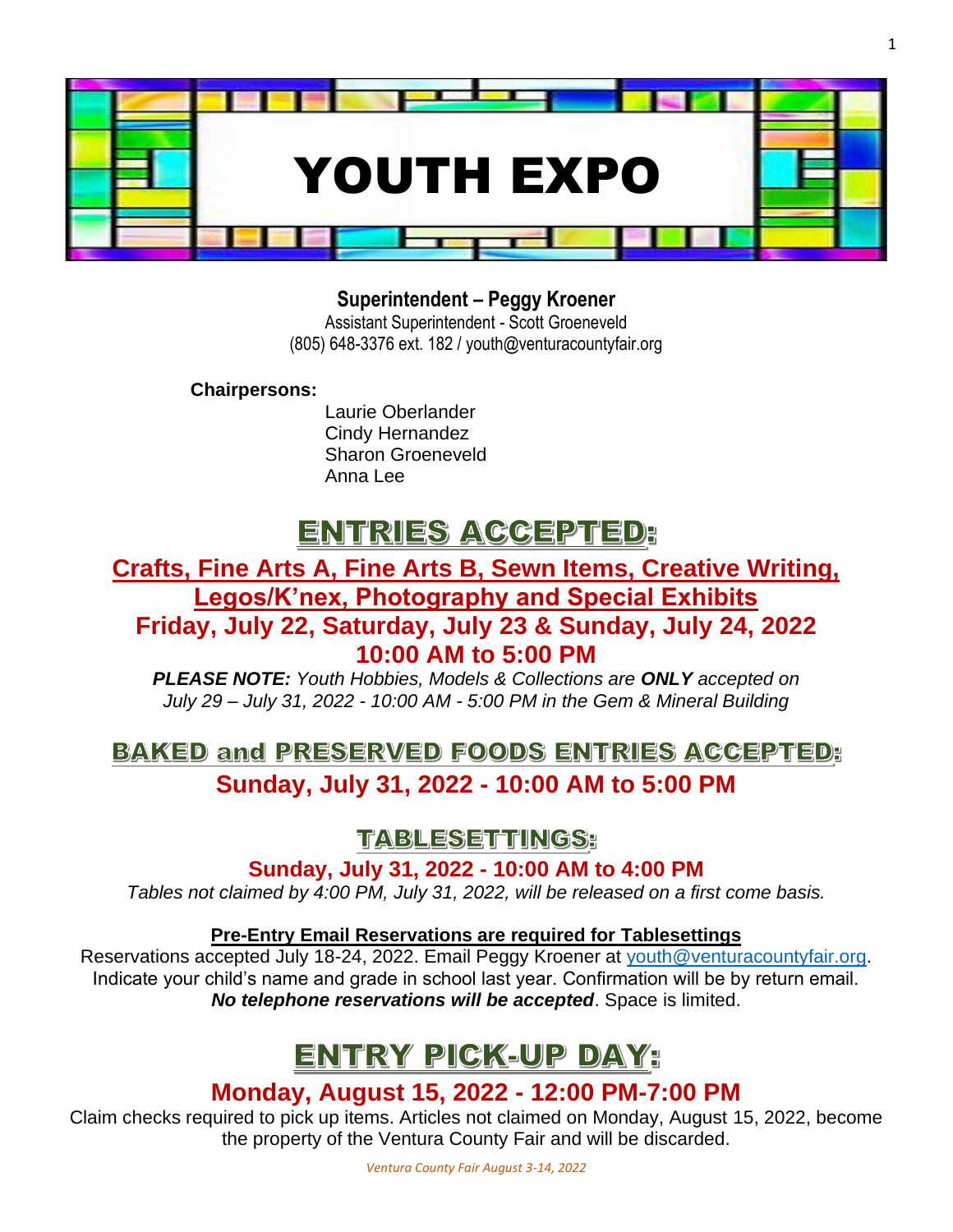# **HOW TO ENTER - June 5-July 18, 2022**

**Online at [www.venturacountyfair.org](http://www.venturacountyfair.org/)**

**Entries must be submitted online. Except** for Glue a Shoe, King Arthur Flour Baking Contest, Group Projects Division, & Table Settings – **see individual entry instructions/requirements for those contests***. (Online entries close at 11:59 pm on July 18, 2022).* Do not bring your entries at this time.

*Baked and Preserved Foods Entries brought on July 31, 2022 - 10 AM – 5 PM*

# GLUE A SHOE CONTEST

## **Wednesday, August 3, 2022, and Wednesday, August 10, 2022**

**Decorate a shoe, boot, flip-flop, slipper, or other footwear with fun items.**

**Bring your decorated shoe to the Youth Expo Building on Wednesday, August 3rd OR Wednesday, August 10th Between 1:00 PM and 3:00 PM to enter the contest.**

All entries will be judged at 3:30PM. Each participant will receive a ribbon. Winners will be announced after judging.

### **Contest open to youth, ages 3-18.**

**Note:** Shoes from the first contest can be picked up beginning Wednesday, August 10<sup>th</sup>. Any shoes not claimed will be available for pick up on Monday, August 15<sup>th</sup> from 12:00 PM – 7:00 PM.

## **Teachers, Instructors and Group Leaders only**

As a service to you, we are offering an entry date and time for you to bring in your students' work on Thursday, July 21, 2022. Please phone for an appointment time (Peggy Kroener, 648-3376 ext.182 or email [youth@venturacountyfair.org\)](mailto:youth@venturacountyfair.org) prior to July 20, 2022. Reservations are necessary to bring in entries on that day. No drop-ins or drop-offs accepted. Plan ample time for your entries and plan to remain through the entry process. If this date is not convenient, entries can also be brought in on regular entry days, however no appointments will be taken for those days. *NO BAKED OR PRESERVED FOODS* accepted on July 21, 2022.

### **YOUTH EXPO DEPARTMENT RULES**

- 1. All Exhibitors in this Department must be residents of Ventura, Los Angeles, or Santa Barbara Counties.
- 2. All entries must be prepared by the Exhibitor and completed within one year prior to the opening day of Fair.
- 3. Items entered in 2020/2021 Fair classes will be for display only.
- 4. Youth will be defined as follows:
	- A. Division within the Youth Expo will be classified by their past grade:

Youth 1 Grades: Pre-K, K, 1, 2

2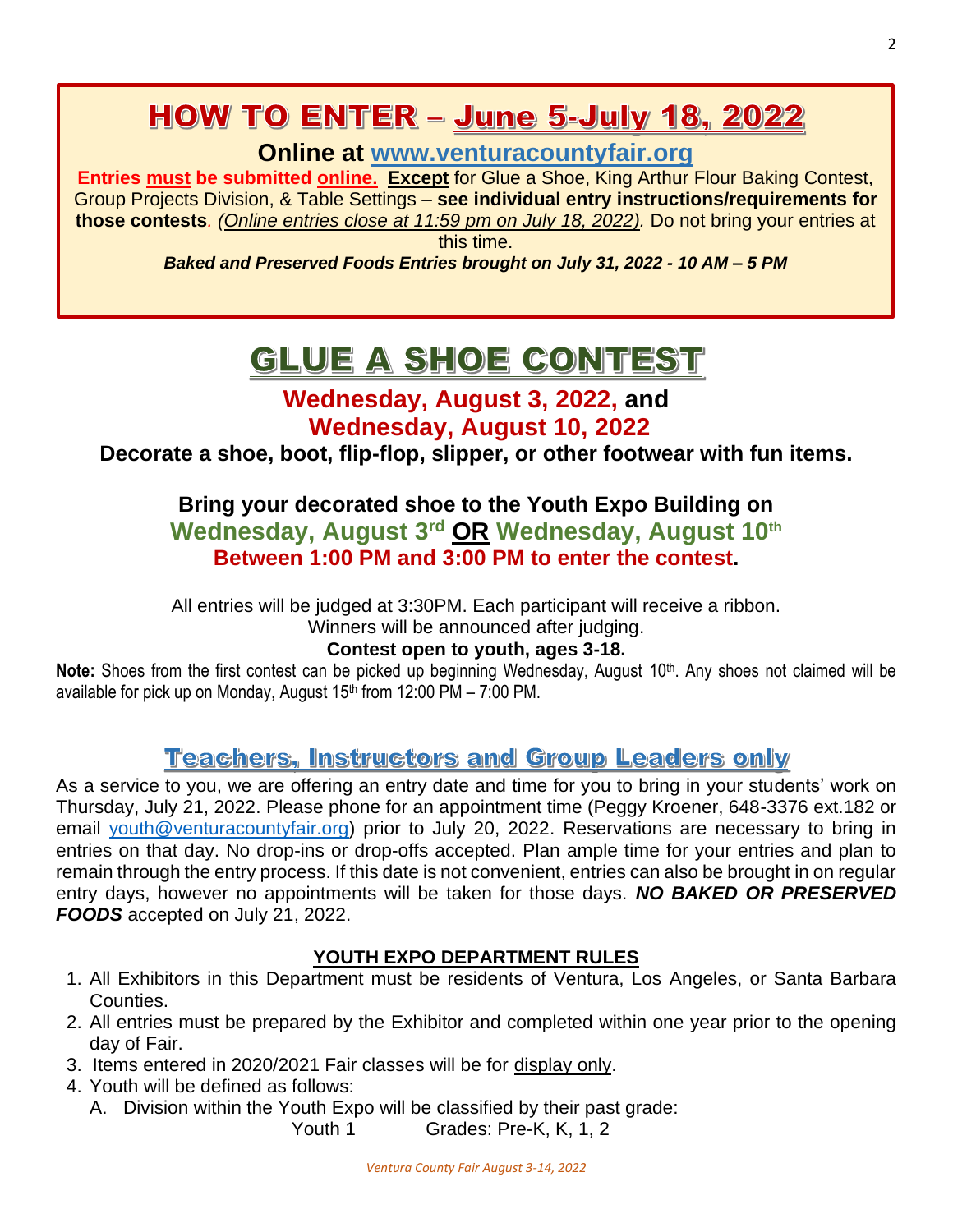- B. Exhibitors will be determined to be Pre-K if they are eligible to enter Kindergarten for the 2021- 2022 school year.
- C. Exhibitors must be 18 years of age or younger to enter in this Department. Exhibitors 19 years and older must enter in Adult Competitions.
- 4. Entries must be made on online at [www.venturacountyfair.org.](http://www.venturacountyfair.org/)
- 5. The signature of a Parent or Guardian is required.
- 6. State and Local Rules apply.
- 7. Exhibitors enrolled in a 4-H/Grange project for which Classes are offered are not eligible to compete in this Department. School assigned projects are an exception and should be entered in the Open Youth Department.
- 8. Danish System of Judging is used in this Department.
- 9. All exhibits *WILL* stay in place throughout the entire Fair (August 3-14, 2022). No exceptions will be made.
- 10. **Unless stated there are no quantity limitations for exhibits.**

### **JUDGING DEFINTIONS**

**Danish** – The judging process to compare exhibit on its own merit against a recognized standard and award as many first placing, etc. as merited.  $92\%$  - 100% = blue,  $85\%$  -  $91\%$  = red,  $70\%$  -  $84\%$  = white,  $69\%$  or less = no ribbon.

### **AWARDS**

Ribbons 1st 2nd 3rd Blue Red White

1. **SWEEPSTAKES** will be awarded to the outstanding Exhibitor with the highest cumulative point total in Youth 1, 2, 3 and High School as per the point system below:

> Best of Division - 3 points Best of Class - 2 points First Place - 1 point

Sweepstakes will be awarded only when at least three (3) separate Exhibitors have achieved a combined point total of at least 25 points. To receive Sweepstakes Award, an Exhibitor must have a minimum of 10 points.

- 2. **DIRECTORS' AWARDS** are chosen by members of the Ventura County Fair Board of Directors. They will select one winner from each age level in the following categories: Crafts, Fine Arts A, Fine Arts B, Clothing/Sewn Items, Wood Projects, Computer Art, Photography, Dioramas, Legos/K'nex, Missions and Science Projects. This award winner does not have to be a First-Place winner.
- 3. **BEST OF CLASS** will be awarded within each Division to the most outstanding in each Class. Only blue Ribbons will be considered. There must be at least 3 items in the Class for a Best of Class to be selected. If a Judge advocates for an exemplary exhibit it may be considered for the Best of Class Rosette regardless of the number of entries in the Class.
- 4. **BEST OF DIVISION** will be awarded in each Department to the most outstanding in each of the following Divisions: Crafts, Fine Arts A, Fine Arts B, Clothing/Sewn Items, Photography, Creative Writing, Foods, Wood Projects, Digital Arts, Dioramas, Missions and Science Projects and Legos/K'nex. Only Best of Class winners will be considered.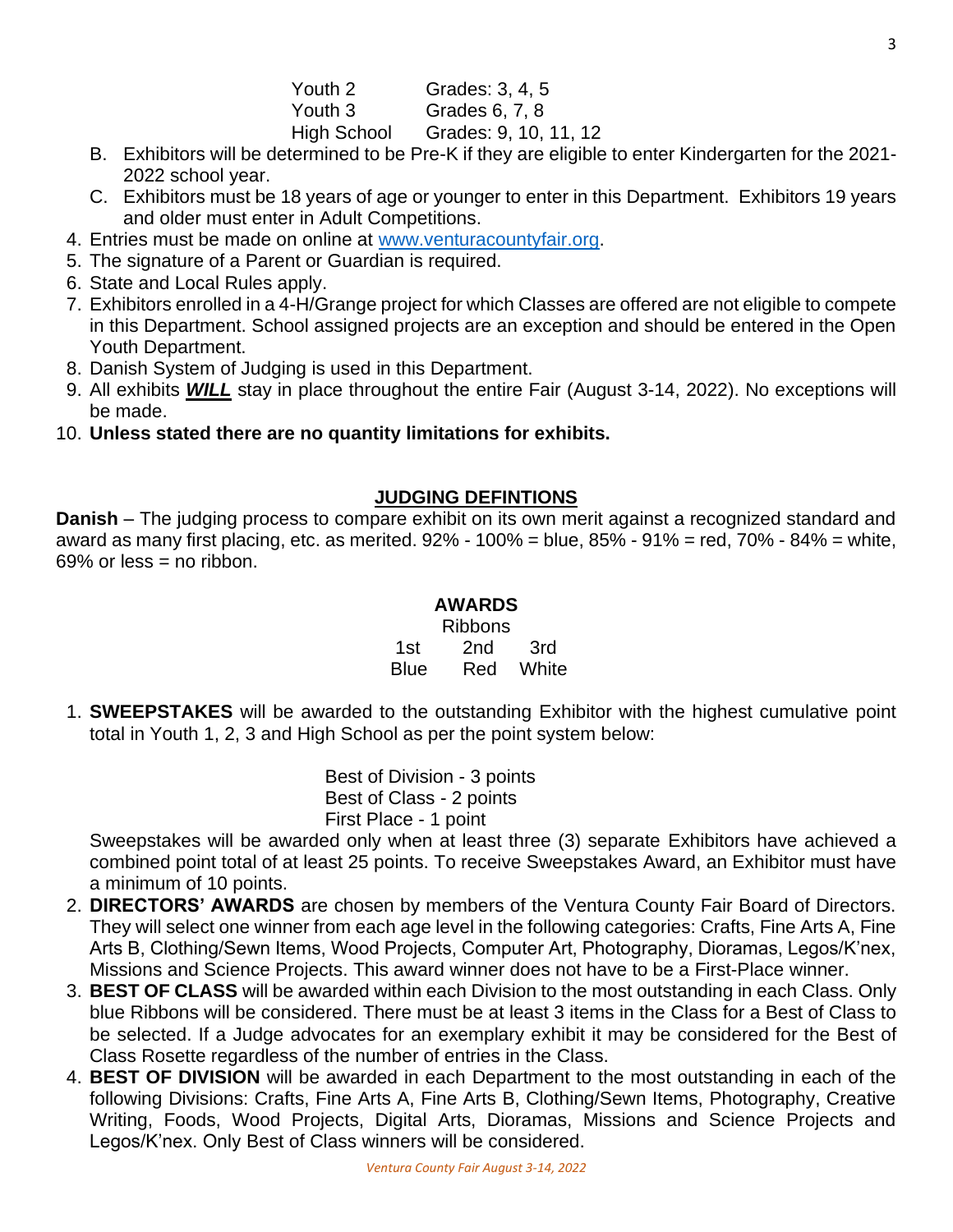- 5. **BEST OF SHOW** will be selected from among the Best of Division winners in each Department.
- 6. **JUDGES' CHOICE** may be awarded by the judges as merited.
- 7. **DEPARTMENT AWARD** will be chosen by the Department Chairperson. They will select one winner from their Department. These do not have to be Blue Ribbon Winners.

### **GROUP PROJECTS**

- 1. Will be accepted for display only, unless otherwise noted.
- 2. Space is limited.
- 3. Call Peggy Kroener, 648-3376 ext. 182 for reservations or email [youth@venturacountyfair.org](mailto:youth@venturacountyfair.org) (space is limited).
- 4. Reservations for display only items are mandatory, and space is limited. *Reservations will be*  accepted from Monday, July 18 through Saturday, July 23, 2022. Arrangements will be made at time of reservation for drop off.

# SPECIAL EXHIBITS

## TABLESETTINGS

### **Table Setting Entries: Set-up Sunday, July 31, 2022 – 10:00 AM to 4:00 PM**

Please email Peggy Kroener at [youth@venturacountyfair.org](mailto:youth@venturacountyfair.org) between July 18 and July 24, 2022. Include the child's name, and grade last year. Confirmation will be by return email. *No phone reservations will be accepted*. Space is limited.

#### **RULES**

- 1. 18" X 22" tabletop is provided.
- 2. All work must be done by Exhibitor.
- 3. Exhibitor only will be allowed in Table Setting Area.
- 4. Your layout should include at least one place setting and a centerpiece.
- 5. Display should be functional. Display can be no taller than 2 ft.
- 6. Label your Table Setting with a title. Sample titles include: BBQ, Picnic, Fair Theme, Holiday, Tea Party, etc. Use your imagination! Menu not necessary.
- 7. Fair is not responsible for loss or damage. Display sensibly.
- 8. Tables not claimed by July 31, 2022, by 4 PM, will be released on a first come basis.

#### **DIVISION 801 – YOUTH 1 DIVISION 802 – YOUTH 2 DIVISION 803 – YOUTH 3 DIVISION 804 – HIGH SCHOOL**

Class

1. Table Setting, any theme

#### **Judging Criteria for Table settings**

Overall Appearance (30%); Balance & Design (20%); Functional (20%); Originality (20%); Neatness (10%); Total 100%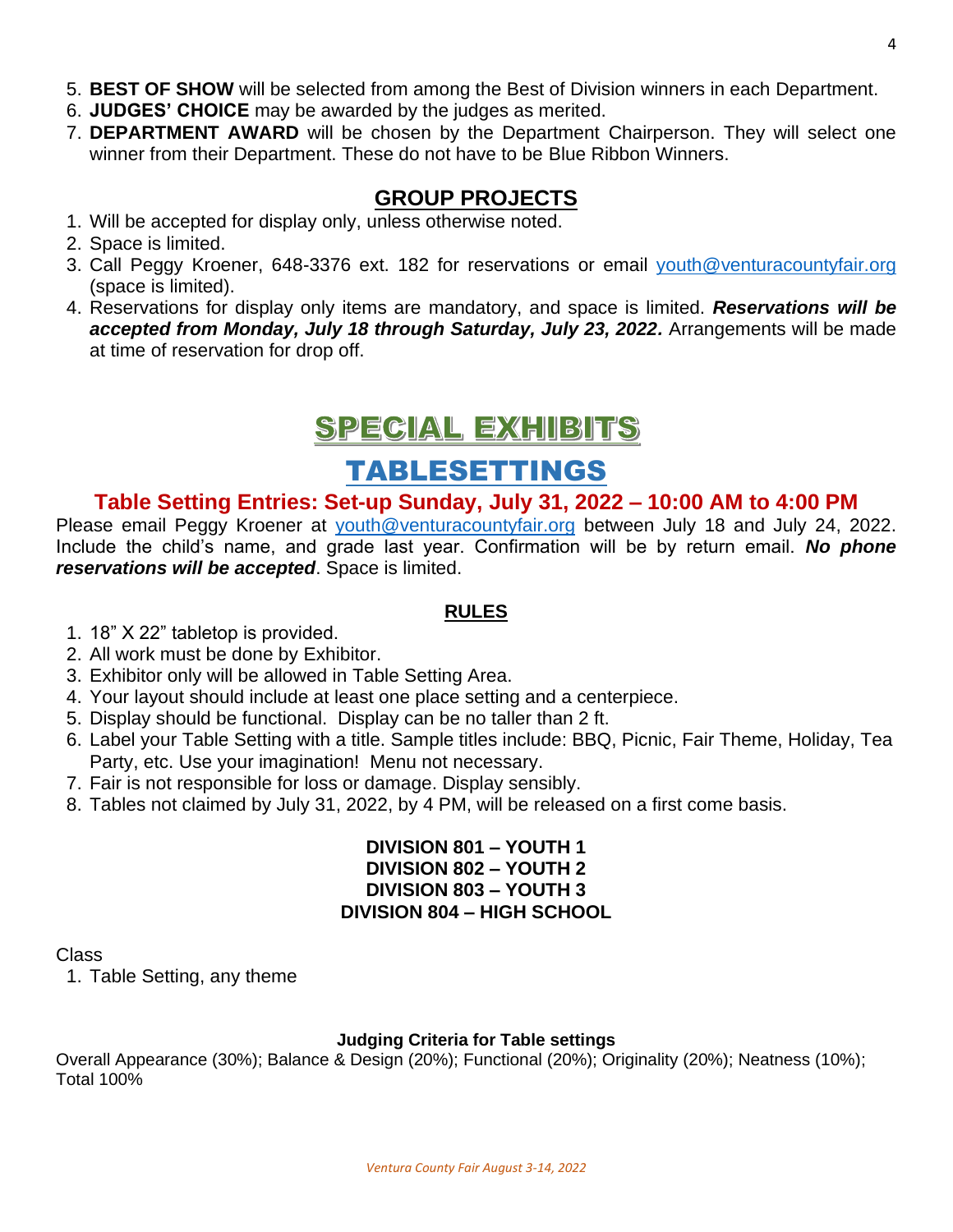# **CLASSROOM, YEARBOOK & NEWSPAPERS**

#### **DIVISION 805 – CLASSROOM & YEARBOOK**

Elementary School

Class

1. Class Book

2. Yearbook

#### **DIVISION 806 – CLASSROOM & YEARBOOK**

Junior High/Middle School

Class

- 1. School wide collection of work
- 2. Yearbook

#### **DIVISION 807 – NEWSPAPER & YEARBOOK**

High School

Class

- 1. Newspaper
- 2. School wide collection of work
- 3. Yearbook

## **CREATE YOUR OWN BOOK**

#### **RULES**

- 1. Picture books are to be designed as an illustrated book.
- 2. Must be original work.
- 3. Must have a rigid cover (i.e. stapled, sewn or in binder).
- 4. Text may be typed or printed.
- 5. Not intended for school subject reports (i.e. State Reports).
- 6. One entry per Exhibitor.
- 7. Minimum 6 pages, maximum 32 pages for picture books.

### **DIVISION 808 – YOUTH 1 DIVISION 809 – YOUTH 2**

#### Class

- 1. Picture Book
- 2. 2020/2021 Fairs (limit 1)

### **DIVISION 810 – YOUTH 3 DIVISION 811 – HIGH SCHOOL**

Class

1. Picture Book

2. Non-Picture Book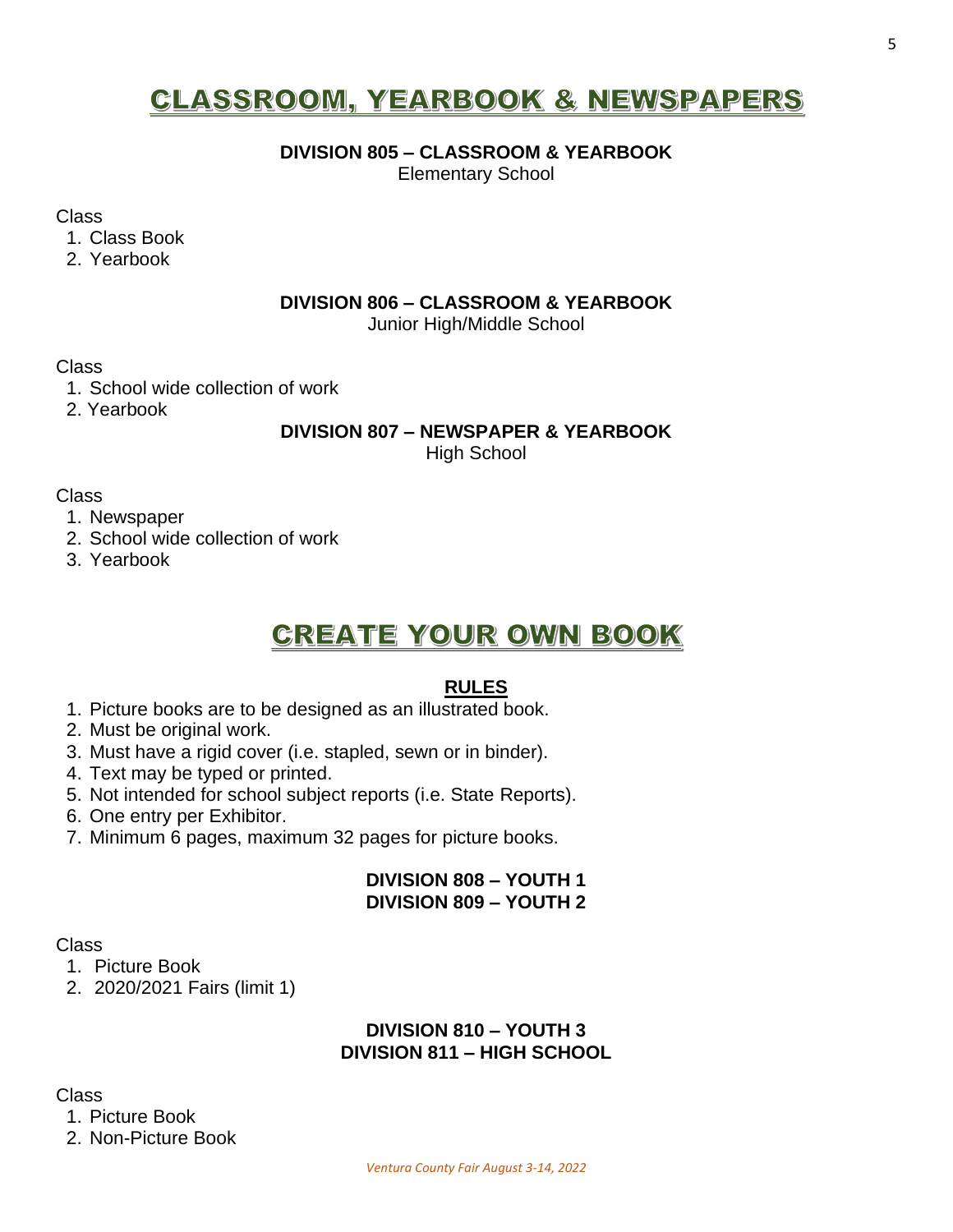- 3. Portfolio of original work (no page limit)
- 4. 2020/2021 Fairs (limit 1)

## FINE ARTS A

### **RULES**

(Such as, but not limited to Painting and Drawing)

- 1. Youth 1 & 2: Framed pictures accepted only in Acrylics and Oils. (Maximum size framed = 24" x 36") **No glass**.
- 2. Youth 3 & High School: Framed pictures accepted in Acrylic, Oil, and Pastels. (Maximum size framed = 24" X 36") **No glass**.
- 3. All framed pictures must be ready for hanging (including canvas paintings) using eyehooks and wire. No alligator hangers.
- 4. All other pictures must have construction paper or light matte board border. Pictures without some type of border will not be accepted. Glue stick or tape should not be used. Glue or rubber cement is recommended. Oil and Acrylic on standard size canvas will be excepted. Border should not exceed 1".
- 5. Youth I, 2, & 3 size limit is 12" x 18" except where noted. High School limit is 24" X 36". Size does not include the border.
- 6. Definitions:
	- a. Painting includes Acrylic, Oil, and Tempra
	- b. Drawing includes Pen and Ink, Pencil, Charcoal, Scratch Art, Crayon, etc.
- 7. All work, including Digital Art must be created by the Exhibitor.
- 8. Youth 3 & High School Group Projects not more than 8 in a group.

#### **DIVISION 812 – YOUTH 1 DIVISION 813 – YOUTH 2 DIVISION 814 – YOUTH 3 DIVISION 815 – HIGH SCHOOL**

#### Class

- 1. Collage
- 2. Drawing, Black & White
- 3. Drawing, Charcoal
- 4. Drawing, Color, Colored Pencil
- 5. Drawing, Color, Crayon
- 6. Drawing, Color, Felt Pen
- 7. Group Project (Youth 3 or High School only)
- 8. Oil or Acrylic painting
- 9. Pastels (Oil or Chalk)
- 10. Scratch Art
- 11. Tempra Painting
- 12. Watercolor Painting
- 13. Other, Mixed Media, 2-dimensional
- 14. Other, Mixed Media, 3-dimensional
- 15. Other, Painting
- 16. 2020/2021 Fairs (limit 1)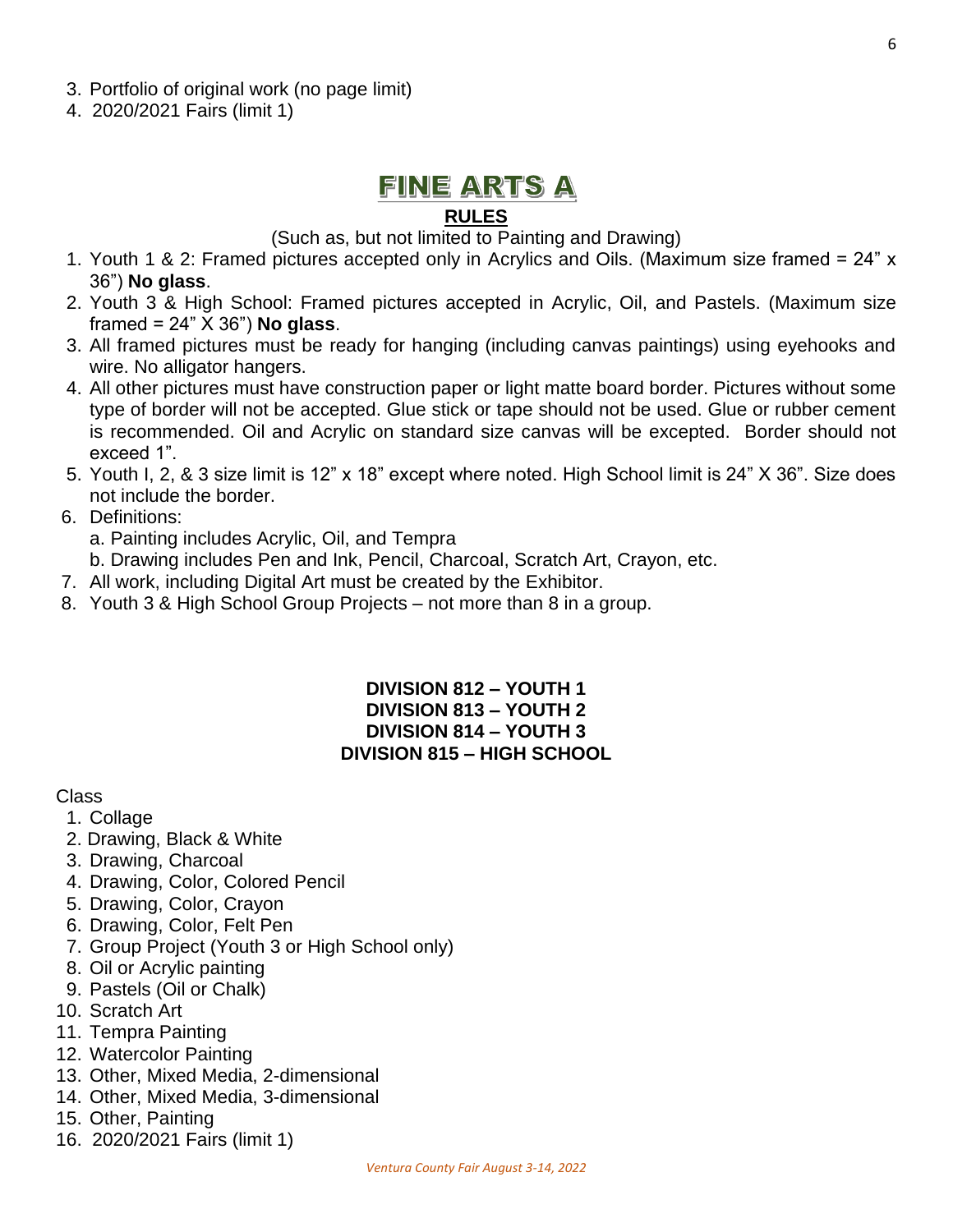# FINE ARTS B

## **RULES**

(Such as, but not limited to Ceramics, Sculpture and Stained Glass)

- 1. Maximum size is 2' X 3' X 4' unless prior arrangements have been made with the Department Superintendent.
- 2. Youth 3 & High School Group Projects no more than 8 in a group.

### **DIVISION 816 – YOUTH 1 DIVISION 817 – YOUTH 2 DIVISION 818 – YOUTH 3 DIVISION 819 – HIGH SCHOOL**

### Class

- 1. Ceramics, Hand Built
- 2. Ceramics, Wheel Thrown
- 3. Clay, Other
- 4. Sculpture
- 5. Group Project (Youth 3 or High School only)
- 6. Other
- 7. 2020/2021 Fairs (limit 1)

# DIGITAL ART

## **RULES**

- 1. Only submit one version of a piece.
- 2. Include the name of the program used on the back of the artwork.
- 3. All artwork must be matted with light matte board or construction paper. Border not to exceed 1".
- 4. All work must be created by the Exhibitor.

### **DIVISION 820 – YOUTH 3 DIVISION 821 – HIGH SCHOOL**

### Class

- 1. Drawing, original
- 2. Painting, original
- 3. Other, original work
- 4. Manga/Anime, Black & White, original work
- 5. Manga/Anime, Color, original work
- 6. 2020/2021 Fairs (limit 1)

## **PHOTOGRAPHY RULES**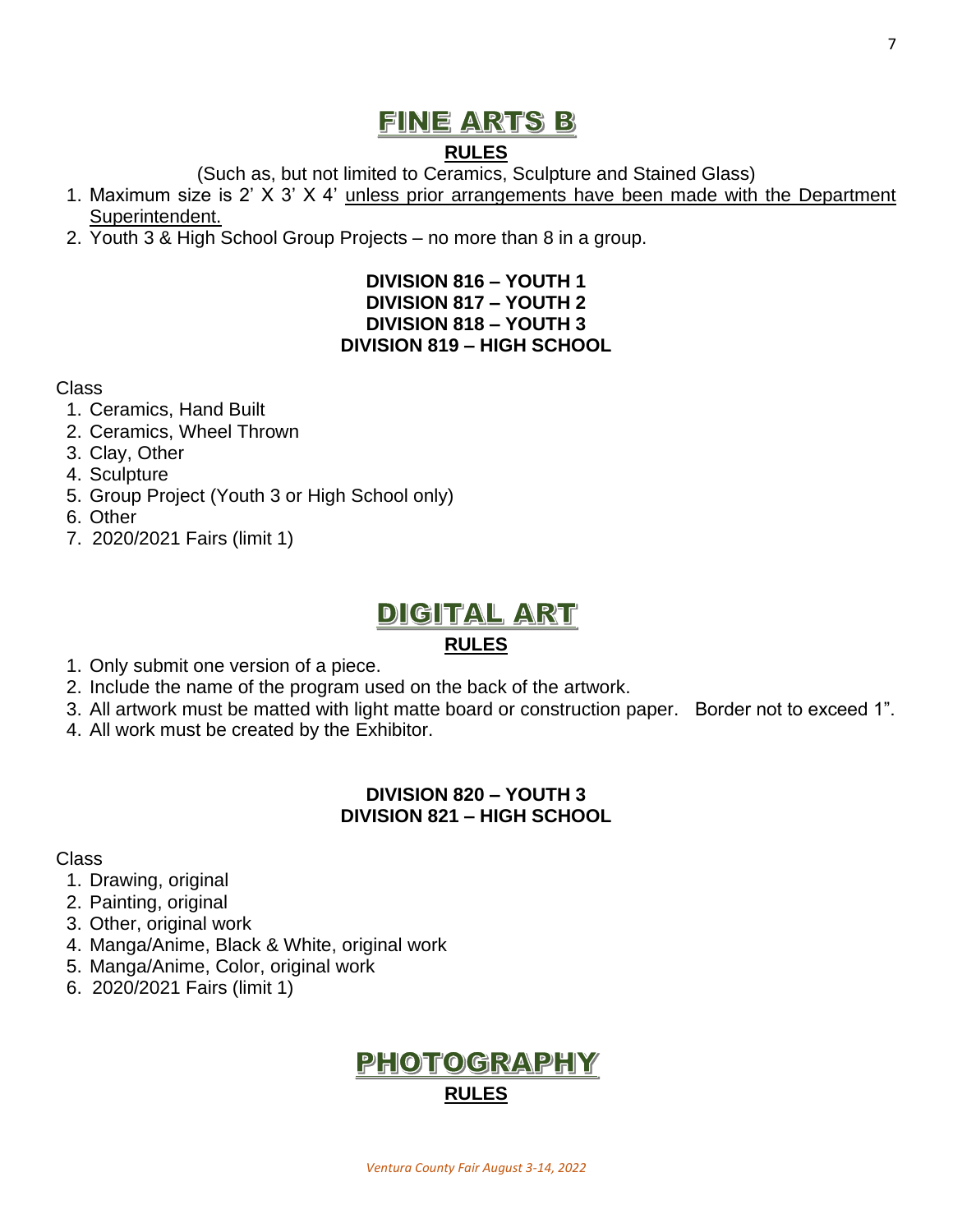- 1. All photographs should be firmly mounted on poster board or matte board. Tape, glue stick, or spray adhesive should not be used due to humidity in the building. Rubber cement is recommended.
- 2. Sealed double mattes accepted.
- 3. Foam core boards limited to 1/4" thick.
- 4. Matte may not exceed photograph by one (1) inch.
- 5. Name, address, and telephone must appear on the backside of matte.
- 6. Minimum size 5" X 7", maximum size 11" X 14", excluding borders. Youth 1 & 2 mounted snapshots will be accepted.
- 7. No glass, frames, or picture of pictures.
- 8. All work must be original, including Digitally generated.
- 9. Photographs taken prior to August 1, 2021, are not eligible.
- 10. Only one version of a photograph may be submitted for evaluation.
- 11. Digitally Enhanced photographs must include program used on back of photograph.

#### **DIVISION 822 – YOUTH 1 DIVISION 823 – YOUTH 2**

Class

1. Color

#### **DIVISION 824 – YOUTH 3 DIVISION 825 – HIGH SCHOOL** Limit 5 Entries per Class per Exhibitor

#### **Class – Black & White**

- 1. Action
- 2. Animals
- 3. Landscape
- 4. Nature
- 5. People
- 6. Structures
- 7. Other, Black & White
- **Class – Color**
- 8. Action
- 9. Animals
- 10. Landscape
- 11. Nature
- 12. People
- 13. Structures
- 14. Other, Color
- 15. Digitally Enhanced (must include program used on back of matte), Black & White
- 16. Digitally Enhanced (must include program used on back of matte), Color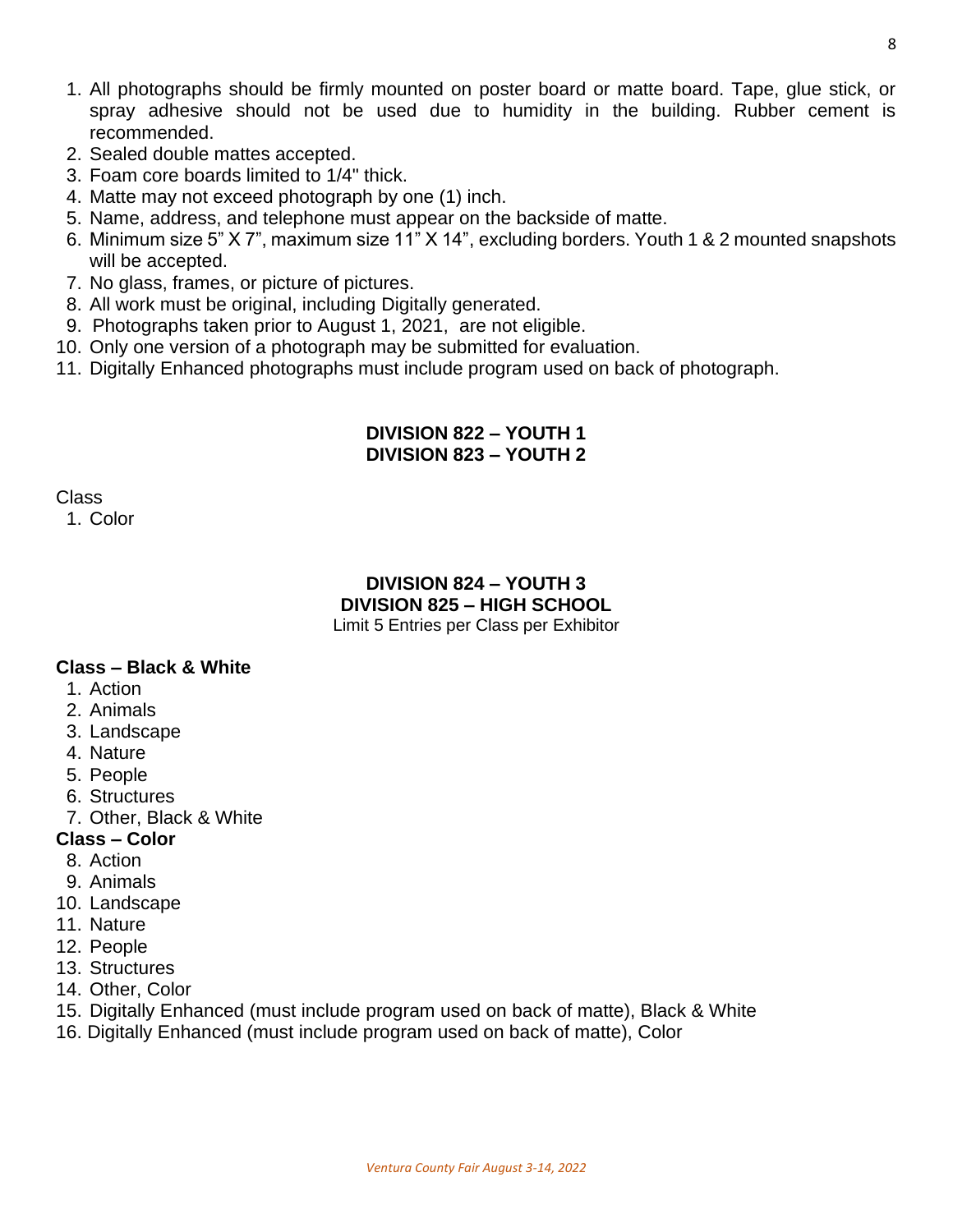# **DIORAMAS, MISSIONS & SCIENCE PROJECTS**

## **RULES**

- 1. All work must be permanently attached to base if set up is required for judging.
- 2. Maximum size for Missions and Science Projects is 2' X 3' X 4' unless prior arrangements have been made with the Superintendent.
- 3. Maximum size for Dioramas is 1' X 2' X 2' unless prior arrangements have been made with the Superintendent.
- 4. Youth 2 & Youth 3 Group Projects no more than 8 in a group.

### **DIVISION 826 – YOUTH 1 DIVISION 827 – YOUTH 2 DIVISION 828 – YOUTH 3**

Class

- 1. Group Project (Youth 2 & 3 only)
- 2. Kit
- 3. Original Design
- 4. Other
- 5. 2020/2021 Fairs (limit 1)

# **CRAFTS**

## **RULES**

(Such as but not limited to Decoupage, Jewelry, and Applied Design.)

- 1. All work must be permanently attached to a base if set up will be required for judging.
- 2. Maximum size 2' X 3' X 4', unless prior arrangements have been made with the Superintendent.
- 3. No Pinewood Derby Cars or Slot Cars. *(Enter in Hobbies & Models Department)*
- 4. Youth 3 & High School Group Projects no more than 8 in a group.

#### **DIVISION 829 – YOUTH 1 DIVISION 830 – YOUTH 2 DIVISION 831 – YOUTH 3 DIVISION 832 – HIGH SCHOOL**

Class

- 1. Applied Design 1. Applied  $\frac{1}{2}$
- 2. Wearable Art 6. Other
- 
- 
- 
- 3. Jewelry 6. 2020/2021 Fairs (limit 1)

# **CLOTHING AND SEWN/STITCHED ITEMS**

#### **DIVISION 833 – YOUTH 1 DIVISION 834 – YOUTH 2 DIVISION 835 – YOUTH 3 DIVISION 836 – HIGH SCHOOL**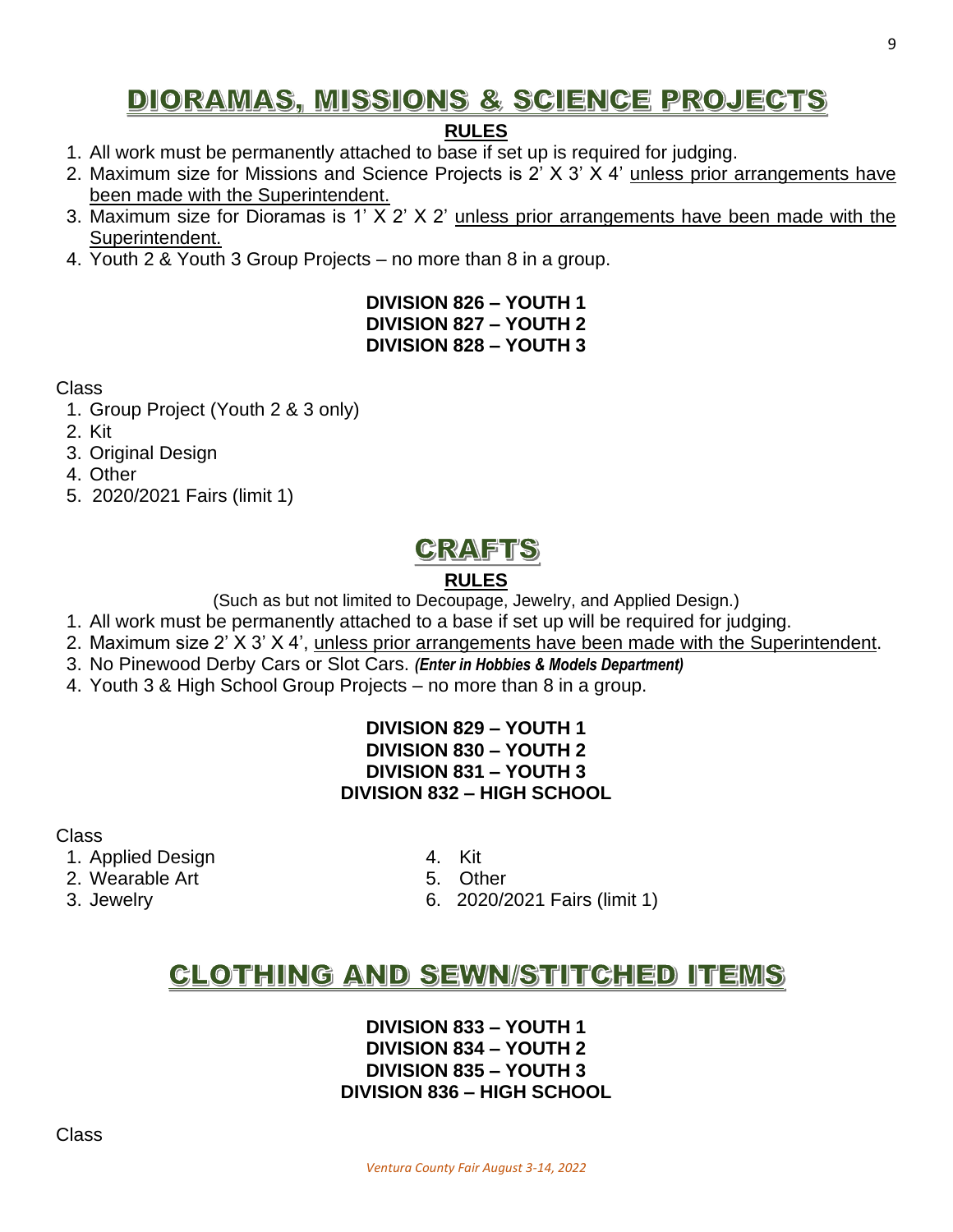- 1. Clothing 4. Quilts
- 
- 3. Knitted/Crochet 6. Other
- 
- 2. Costumes 2. Costumes 2. Costumes 2. Costumes 2. Costumes 2. Costumes 2. Costumes 2. Costumes 2. Costumes 2. Costumes 2. Costumes 2. Costumes 2. Costumes 2. Costumes 2. Costumes 2. Costumes 2. Costumes 2. Costumes 2. Cos
	-
	- 7. 2020/2021 Fairs (limit 1)

## <u>LEGOS & K'NEX</u>

#### **RULES**

- 1. Legos should be glued. If they are not, Exhibitor takes full responsibility for their condition when they are returned.
- 2. Legos and K'nex are limited to one (1) entry per Exhibitor per Class.
- 3. If set-up is required, Youth must be present to set up entry.
- 4. If the display involves more than one (1) piece it **MUST** be mounted to a sturdy platform. Displays will be moved multiple times during set-up.
- 5. Display size can be no larger than 18"L x 24"W x 24"H.

#### **DIVISION 837 – YOUTH 1 DIVISION 838 – YOUTH 2 DIVISION 839 – YOUTH 3 DIVISION 840 – HIGH SCHOOL**

Limit one (1) Entry per Exhibitor per Class

#### Class

- 1. Legos, Vehicle (Boat, Car, Plane, Space, etc.), original
- 2. Legos, Vehicle (Boat, Car, Plane, Space, etc.), kit
- 3. Legos, Structure, original
- 4. Legos, Structure, kit
- 5. K'nex, Vehicle (Boat, Car, Place, Space, etc.)
- 6. K'nex, Structure
- 7. All Other Construction Sets, Structure or Vehicle
- 8. Other, original
- 9. Other, kit

# **WOOD PROJECTS**

### **RULES**

- 1. Furniture to include items such as but not limited to tables, dressers, shelves, plant stands, etc.
- 2. Boxes to include items such as, but not limited to tool boxes, jewelry cases, cedar chests, etc.
- 3. Other to include items such as, but not limited to cutting boards, carved pieces, etc.
- 4. There must be at least 3 entries in a Class for Best of Class to be awarded.

### **DIVISION 841 – YOUTH 2 DIVISION 842 – YOUTH 3 DIVISION 843 – HIGH SCHOOL**

Class

1. Boxes 6. Toys/Puzzles 2. CNC/Computer Generated 6. Turned, bowls

*Thanks to generous donations from members of the Channel Islands Wood Turners, Wood Project Divisions 842 and 843 (Youth 3 and High School) will be sponsored this year.*

*Best of Division and Best of Class will receive monetary awards.*

*Ventura County Fair August 3-14, 2022*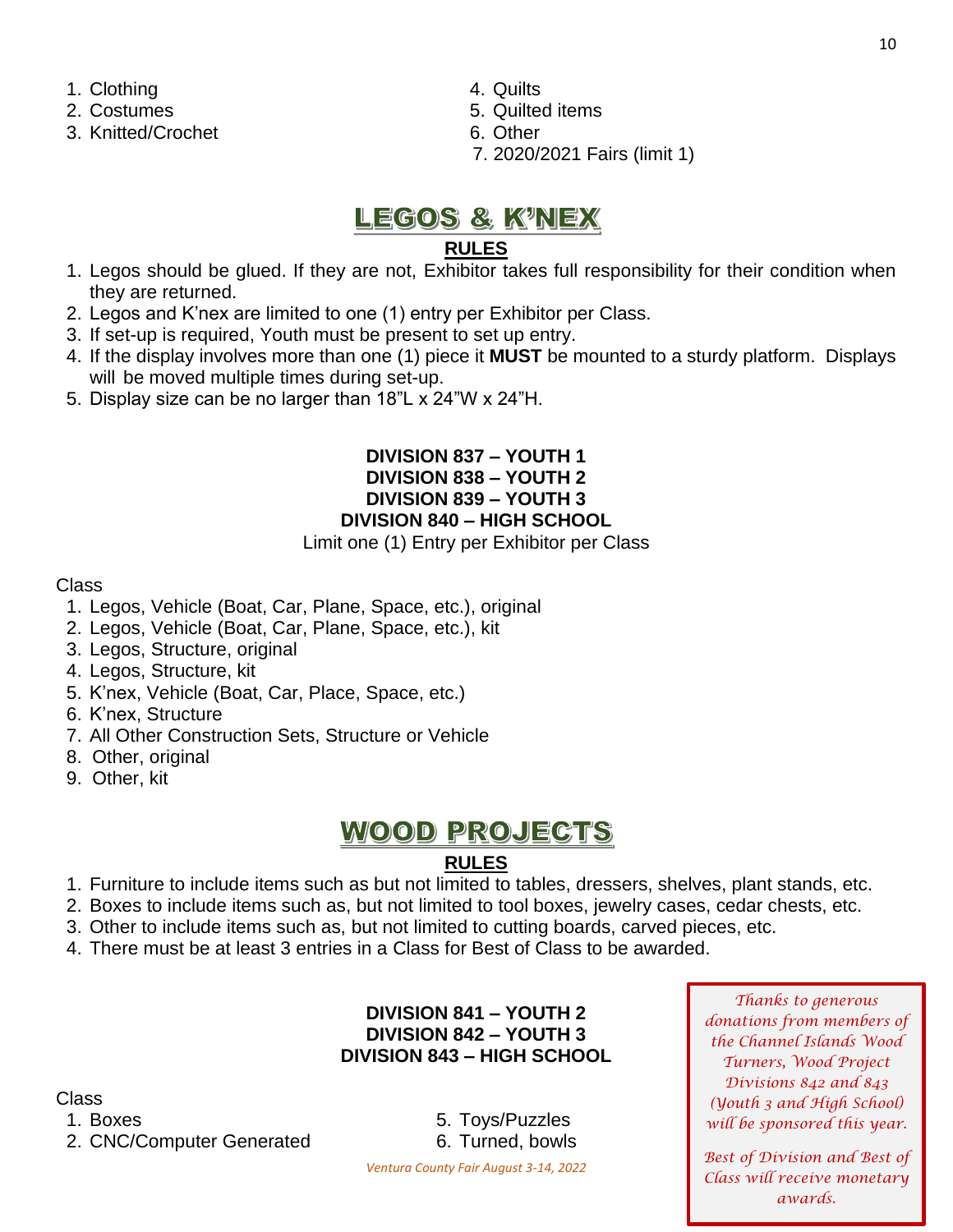4. Musical Instruments 6. Other

- 3. Furniture 7. Turned, other
	-
	- 9. 2020/2021 Fairs (limit 1)

# **CREATIVE WRITING**

## **RULES**

1. All pieces must be one-sided un-mounted on 8-1/2" x 11" paper.

2. Not intended for School Subject Reports.

3. No title pages.

4. Limit 5 pages per entry.

#### **DIVISION 844 – YOUTH 1 DIVISION 845 – YOUTH 2**

(Limit 10 Entries per Exhibitor)

Class

1. Poetry 3. Other

2. Short Story 4. 2020/2021 Fairs (limit 1)

## **DIVISION 846 – YOUTH 3 DIVISION 847 – HIGH SCHOOL**

(Limit 10 Entries per Exhibitor)

Class

- 1. Poetry 3. Other
- 

2. Short Story 4. 2020/2021 Fairs (limit 1)

# ENTRIES ACCEPTED-FOR DIVISIONS 848-851

# PRESERVED, BAKED AND DECORATED FOODS

**Sunday, July 31, 2022 - 10:00 AM – 5:00 PM**

### **RULES**

- 1. Food Preservation (canning and dried):
	- a. All jars must be labeled as to canning method.
	- b. One jar of jams, jellies, preserves, juices, vinegars, and dried foods. Two jars for all others. When two jars are brought, one will be opened and judged, one will be displayed.
	- c. Opened jars must be picked up by Tuesday, August 2, 2022, by 5 PM or jars will be discarded.
	- d. No preserved meat, fish or fowl accepted.
- 2. Baked Foods:
	- a. All baked items should be on disposable plates.
	- b. Items requiring refrigeration will not be accepted.
	- c. Decorated cakes may use a dummy base.
	- d. Entries should consist of:

6 Confections 1/4 pie 3 Cupcakes, Muffins or Biscuits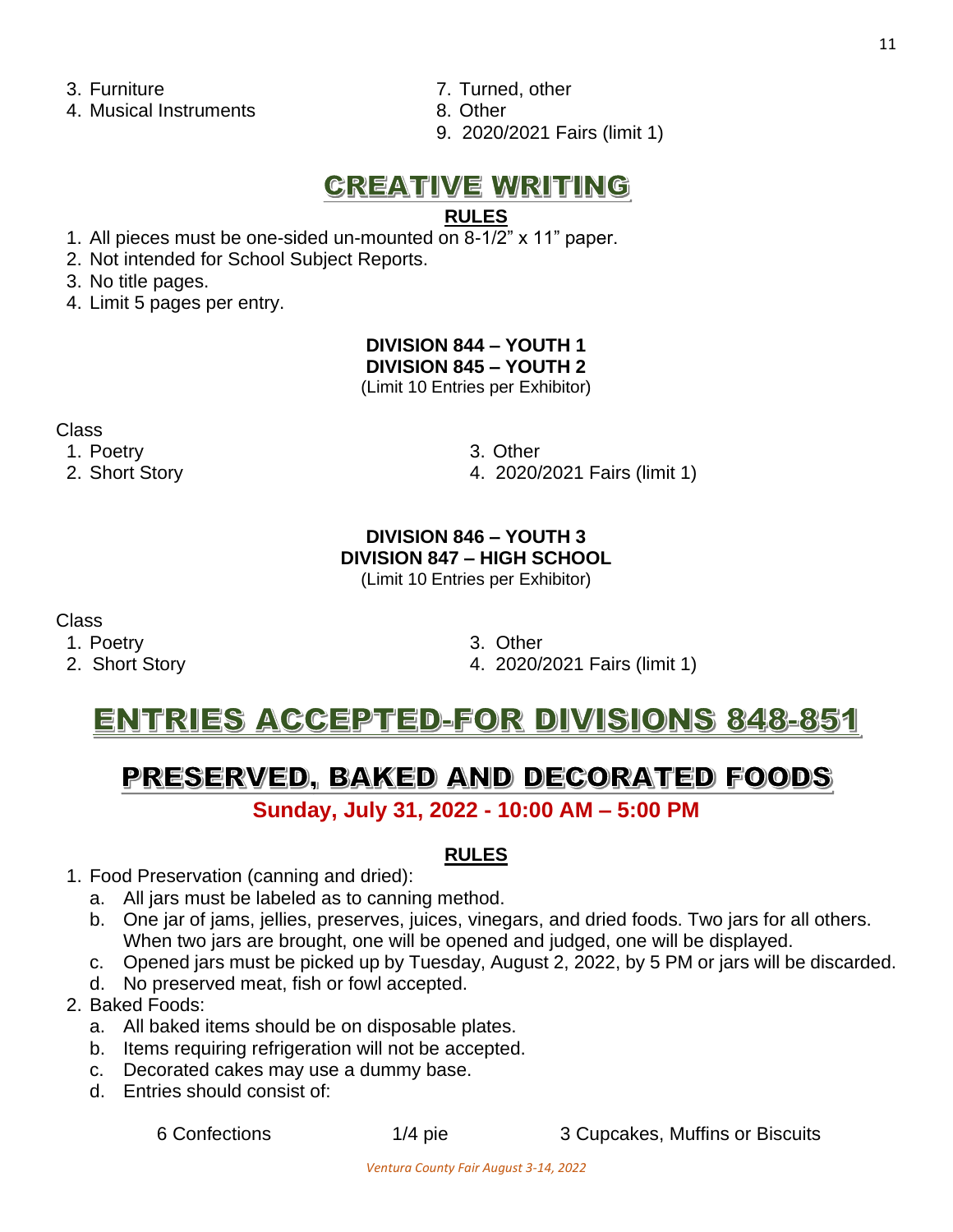#### **DIVISION 848– YOUTH 1 DIVISION 849 – YOUTH 2 DIVISION 850 – YOUTH 3 DIVISION 851 – HIGH SCHOOL** (Maximum 10 Entries per Exhibitor)

#### Class

- 1. Cookies, Brownies
- 2. Cakes, Pie, Cupcakes
- 3. Breads, Muffins, Biscuits, Scones
- 4. Decorated Foods (only decorations judged)
- 5. Decorated Cupcakes (only decorations judged)
- 6. Preserved Foods



KING ARTHUR FLOUR BAKING CONTEST

## **Ventura County Fair and King Arthur Flour presents the 2022 Youth Decorated Cupcake Baking Contest**

King Arthur Flour and the Ventura County Fair are looking for *your best decorated cupcake*. Make it and bring it to the Fair and you could be a winner!

### **Entry Deadline: Thursday, August 11, 2022 1:00 PM – 3:00 PM**  Youth Expo Building **Date of Contest: Thursday, August 11, 2022 Judging – 3:30 PM** Youth Expo Building

#### **PRIZES**

1<sup>st</sup> Place \$40 Gift Certificate to the Baker's Catalogue / kingarthurflour.com  $2<sup>nd</sup>$  Place \$25 Gift Certificate to the Baker's Catalogue / kingarthurflour.com 3<sup>rd</sup> Place King Arthur Flour Logo Tote Bag *\*Winners will also receive a 1st , 2 nd, or 3rd place ribbon*

### **CONTEST RULES**

- 1. Recipe must contain at least 1 cup of King Arthur flour and be made from scratch. No mixes or prepared frostings.
- 2. Judging will be based on: Taste (50%); Overall Appearance and Creativity (25%); and Texture (25%)
- 3. Entrant must bring the open bag of King Arthur Flour or submit the UPC label from the flour bag when the prepared entry is brought to the Fair contest.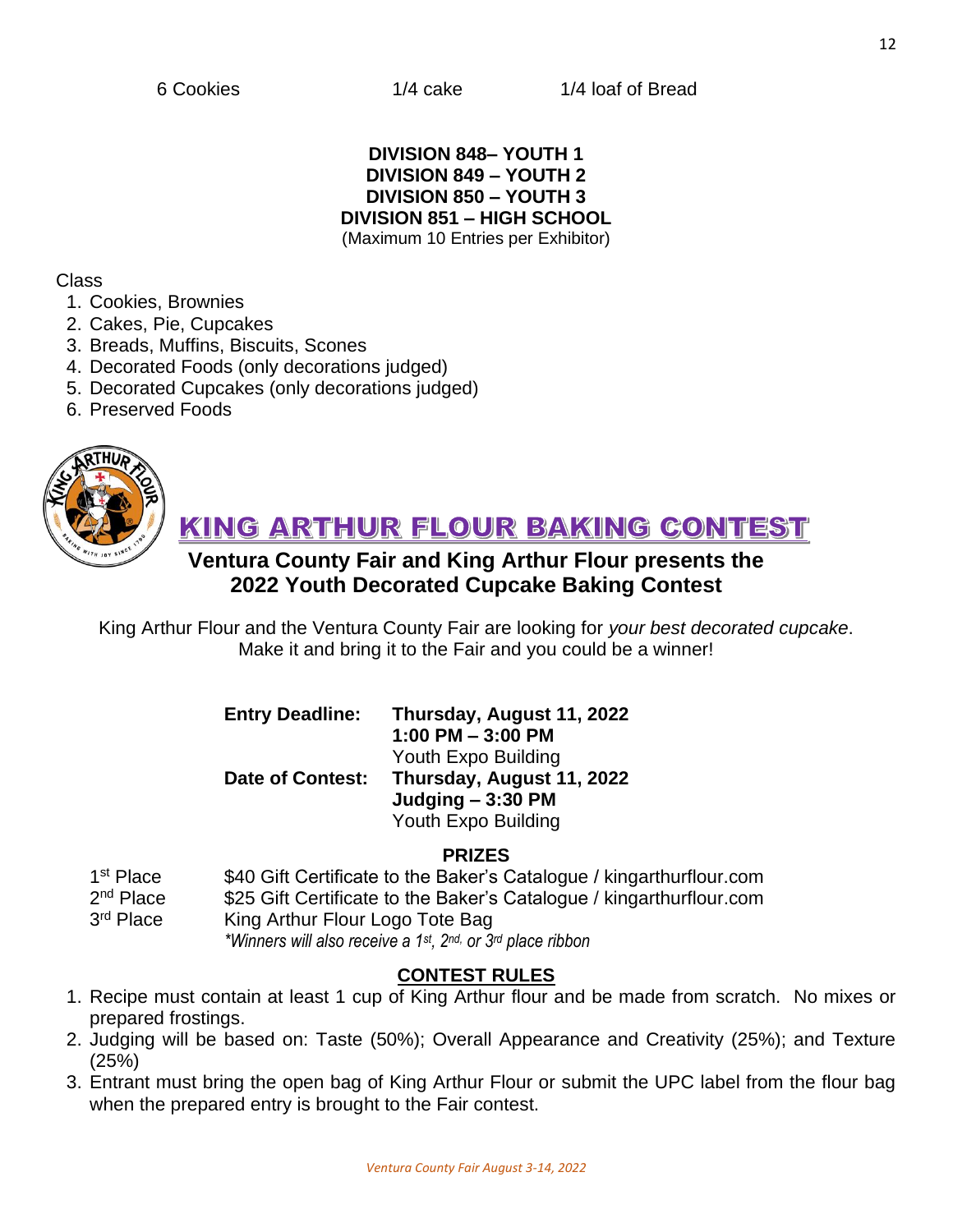- 4. Directions for preparing the recipe must be clear; measurements should be in level cups, tablespoons, teaspoons, or fractions thereof; must include pan size, cooking temperature, number of servings and any pertinent information.
- 5. Use ingredients that are readily available in grocery stores.
- 6. Type or legibly write recipe on 8-1/2" x 11" paper with name, address, daytime and evening home number, email address (if available) and age of Youth Exhibitor in the upper right-hand corner. Entries must be legible and include a phone number or they will be disqualified.
- 7. Contestants may submit one (1) entry per Person or Team (Youth).
- 8. This contest is open to all ages of Youth.
- 9. Upon submission, recipes become the property of the Ventura County Fair and King Arthur Flour, which reserves the right to edit, adapt, copyright, publish and use for publicity, promotion, or advertising without compensation.
- 10. Fair Staff selects judges; judges' decisions are final.
- 11. King Arthur Flour is widely available in local grocery stores. For product information, recipe ideas, and/or store locations go to: [www.kingarthurflour.com.](http://www.kingarthurflour.com/)

### **DAY OF CONTEST – Thursday, August 11, 2022**

- 1. Entries will be received from 1:00 pm to 3:00 pm in the Youth Expo Building.
- 2. Judging will begin at 3:30 pm.
- 3. Prizes will be awarded when judging is completed.
- 4. Your entry is your admission to the Fair. Only the Contestant is admitted free with entry.
- 5. Bring *6 decorated cupcakes* to the Fair in any type container (preferably disposable). It will not be the responsibility of the Fair to return any dishes or containers.
- 6. Entries must be prepared at home and presented at the Fair ready for judging. Insulated containers are encouraged for transportation to keep foods hot or cold.
- 7. **If you have any questions, please contact the Youth Expo Department at (805) 648-3376 ext. 182.**

### **DIVISION 852 - KING ARTHUR FLOUR CUPCAKE CONTEST**

#### Class

1. Decorated Cupcake, any type

#### **Judging Criteria for Wood Projects**

Quality of Workmanship - Accurate cutting and assembly, proper use of wood fasteners, adherence to sound principles of wood joinery (30%); Difficulty of Construction or number of skills and operations involved (25%); Preparation of surface and application of suitable finish (20%); Attractive and well-proportioned (10%); Can it serve the purpose for which it was intended (10%); Proper selection of wood according to use (5%); Total 100%

### **Judging Criteria for Quilts**

Design (20%); Use of Color (10%); Workmanship (piecing, etc.) (40%); Technique Appropriate for Design (10%); Quilting (hand, machine, tied) (10%); Binding or finished construction (10%); Total 100%

#### **Judging Criteria for Creative Writing**

Holds Interest (60%); Grammar, Spelling, Punctuation (20%); Format (10%); Neatness (10%); Total 100%

#### **Judging Criteria for Crafts**

Appearance-Total Project Overall design & proportion (25%); Workmanship-How was it made? (35%); Utilities and Difficulty Factor-Does it do what it should; How useful, effort to make (20%); Originality-Creativity (20%); Total 100%

#### **Judging Criteria for Legos & K'nex**

Originality/Creativity (50%); Workmanship (40%); Judge's Discretion (10%); Total 100%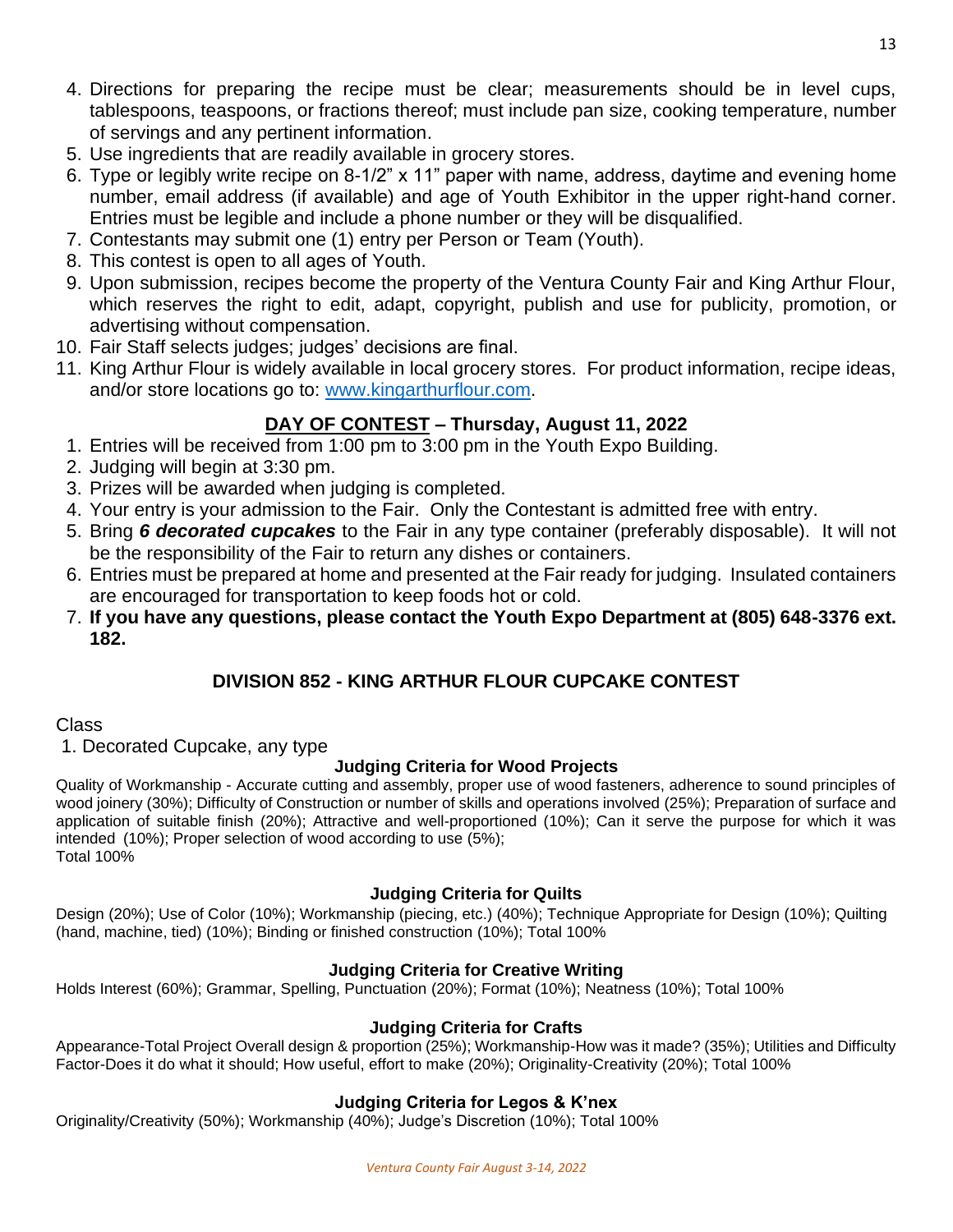#### **Judging Criteria for Dioramas, Missions & Science Projects**

Originality (50%); Workmanship (30%); Appearance (20%); Total 100%

#### **Judging Criteria for Clothing/Sewn Items**

General Appearance of Garment or Article - (for coordinated wardrobe consider relationship of color, texture & style), workmanship affecting appearance or usefulness of garment (40%); Garment (60%); Total 100%

#### **Judging Criteria for Fine Arts**

Impact on Viewer - Storytelling quality, catches the eye, holds attention (35%); Composition - Arrangement of Elements-Contains all the necessary elements, contains few or no distraction of unnecessary elements (35%); Technical Quality - Attention to detail (20%); Workmanship - Mounted neatly and securely (10%); Total 100%

#### **Judging Criteria for Photography**

Impact-Effect on viewer-storytelling quality, catches the eye, holds attention (35%); Composition-arrangement of the element-contains few or no distracting or unnecessary elements, all arrange to tell a story and lead the eye into the picture (35%); Technical Quality-The photograph is clear and sharp, shows detail in areas where appropriate (20%); Workmanship-Pictures are mounted neatly and securely in areas where appropriate (10%); Total 100%

#### **Judging Criteria for One (1) Crust Pies/Pastries**

Crust Appearance (color10%; shape 10%); Crust (texture-flaky-tender 15%; flavor-agreeable, no pronounced taste 15%); Filling (flavor-natural/well blended 15%; consistency-fruit moist but not syrupy, well cooked, filling should hold shape 15%; meringue-light, tender, evenly browned, no shrinking from side, no weeping, at least ½ inch 10%); Total 100%

#### **Judging Criteria for Two (2) Crust Pies/Pasties**

Crust Appearance (color 10%; shape 10%); Crust (texture-flaky, tender 25%; flavor-agreeable, no pronounced taste 15%); Filling (flavor-natural/well blended 20%; consistency-fruit moist but not syrupy, well cooked, filling should hold shape 20%); Total 100%

#### **Judging Criteria for Cakes**

Appearance (surface-crust or frosting; crust-color, texture, depth; frosting-glossy not granular, soft; not sticky, suitable flavor 30%); Texture (butter cake-tender, fine, even grain, moist but elastic 35%); Flavor (delicate and pleasing, natural flavor of ingredient 35%); Total 100%

#### **Judging Criteria for Cookies and Bars**

Appearance (outside-uniform, not too thick, size not over 3 inches (except monster cookies), surface color and texture 30%); Texture (characteristic of type 35%); Flavor (natural flavor of ingredients, no off flavor 35%); Total 100%

#### **Judging Criteria for Breads**

General Appearance (shape, proper dome smoothness, crust, color 10%); Lightness (10%); Crust (thickness, quality, crispness, tenderness 10%); Crumb (color and texture 15%); Texture (no streaks or close grain, size, and uniformity 25%); Flavor (30%); Total 100%

#### **Judging Criteria for Candy**

Appearance (color, size, and shape of pieces 15%); Texture (crystalline-velvety, smooth; non-crystalline–smooth 30%); Consistency (crystalline-firm, not hard or soft; non-crystalline-smooth 25%); Flavor (natural flavor of ingredients, no off flavor 30%); Total 100%

#### **Judging Criteria for Jellies, Jams, Preserves and Marmalades**

Appearance (color-characteristic of fruit 15%; cleanness-jellies translucent 10%); container-glass, practical, clean sealed lids (no paraffin seal), neatly labeled 5%); Texture (jelly-tender, should not quiver, cut easily & retain shape; preservespieces firm & whole, clear thick syrup, marmalades-small thin pieces, clear thick syrup, butters-fruit has been pressed through a sieve; jams-crushed fruit, no separation of fruit & juice 35%); Flavor (characteristic, without excessive sweetness or overcooked flavor 35%); Total 100%

#### **Judging Criteria for Pickles/Relishes**

Container (tightly sealed, clear jars designed for canning, label, name of product, date of pack, method used 40%); Appearance (color-uniform, attractive, no darkening on the top or discoloration of ingredient; size-whole or pieces of uniform size; liquid-clear with no scum on top; pickled fruits-tender, plump, unbroken skins or flesh; firm, no shriveled or overcooked;